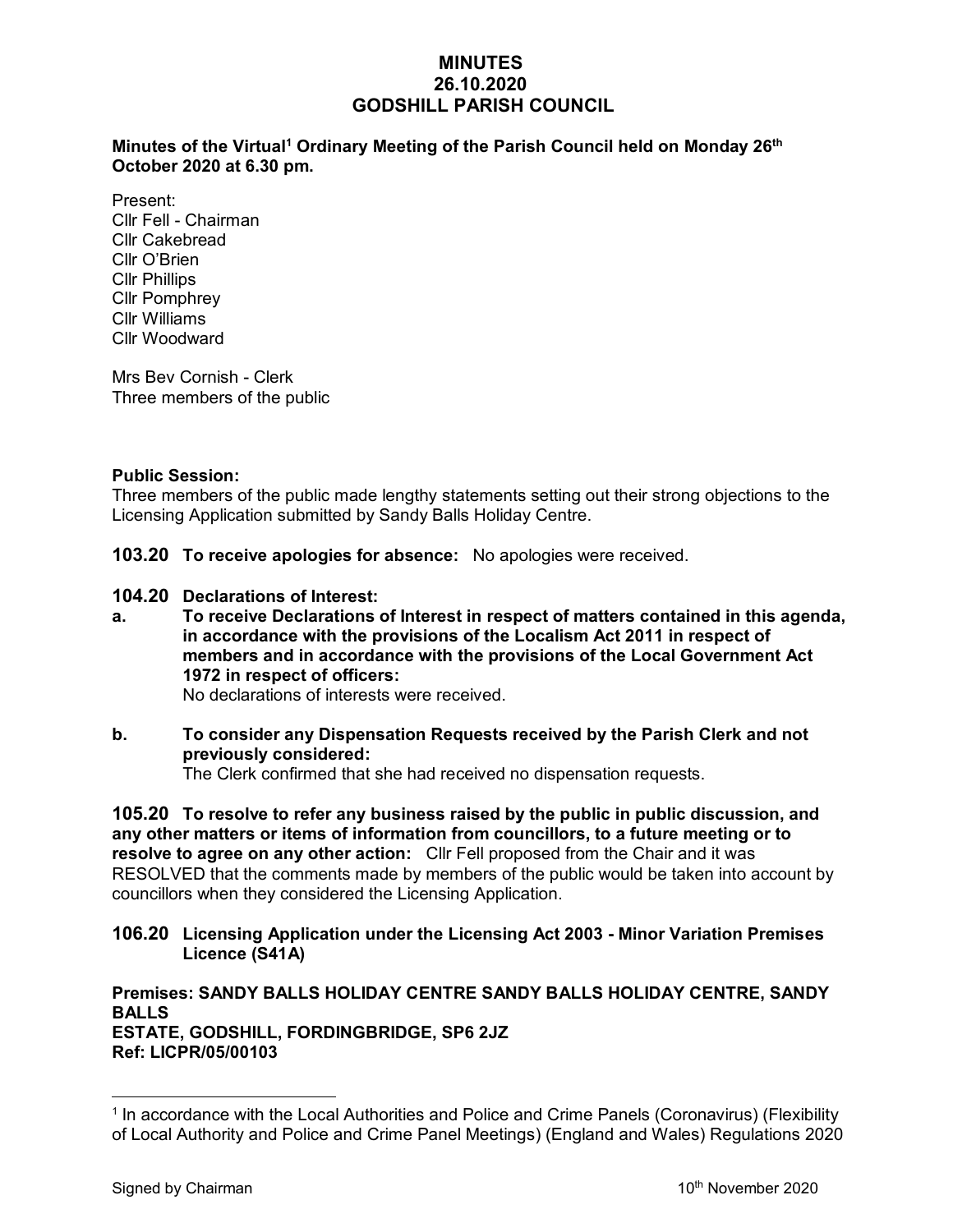### **MINUTES 26.10.2020**

**To permit Films to be shown indoors 09:00hrs to 23:00hrs Monday to Sunday. Outdoors in area specified on the site plan four times a week from 17:00hrs to 23:00hrs Monday to Sunday.** 

## **Amend condition to state:**

**'Outdoor films will only be shown on four occasions per week each year':**

Following a lengthy discussion, Cllr Fell proposed, Cllr Pomphrey seconded and it was RESOLVED that:

- 1. A meeting be set up with Mr Carl Castledine, the Chief Executive of Away Resorts, to discuss a number of issues of concern and to be informed of the company's strategy for the holiday centre in the years ahead.
- 2. The following response be sent setting out the Council's strong objection to the variation in the Licence:

Despite Sandy Balls being within the parish of Godshill and the variation requested likely to affect directly and significantly the permanent residents of the parish, the Parish Council has neither been given prior notification of it by the licensing team, nor been formally consulted, which it finds unacceptable.

Firstly, this is not in any way a 'minor variation'. It is a major variation. If granted, it will double the current overall impact on the residents, businesses, wildlife, environment, conservation area and special protection area of the parish and National Park and this should not be underestimated.

The Council notes that the existing licence states the following:

*'The licence holder will assess the likelihood of any impact of any noise from the premises on neighbours from time to time and implement such other measures as considered necessary or as agreed in writing with the Environmental Health Officer. The licence holder will continue to liaise with neighbours when this is considered appropriate.'*

The above clause requiring liaison with neighbours has clearly not been complied with and councillors find it regrettable that when a representative of Sandy Balls attended a virtual Parish Council meeting on 13<sup>th</sup> October 2020 to respond to questions on a planning application, he did not have the courtesy to inform the Council of this impending licensing application either. Only in the last two days, as the news has spread across the village, have residents started to contact the Parish Council and the Licensing Department with their strong objections after recognising the detrimental impact such a variation is likely to have on their enjoyment of their homes and the forest for 8 months each year.

Godshill is located within the Western Escarpment Conservation Area within the New Forest National Park. The statutory purposes of the New Forest National Park Authority are:

- To conserve and enhance the natural beauty, wildlife and cultural heritage of the area
- To promote opportunities for the understanding and enjoyment of the special qualities of the National Park by the public.

Sandy Balls Holiday Centre is located within the residential area of Godshill, within a conservation area and within a nationally protected National Park. The Council therefore objects strongly to the application on the grounds of it being unreasonable to seek to double the number of times it can show outdoors films from two occasions to four occasions per week from 1st March to 31st October up to the very late and unreasonable hour of 23.00 hrs.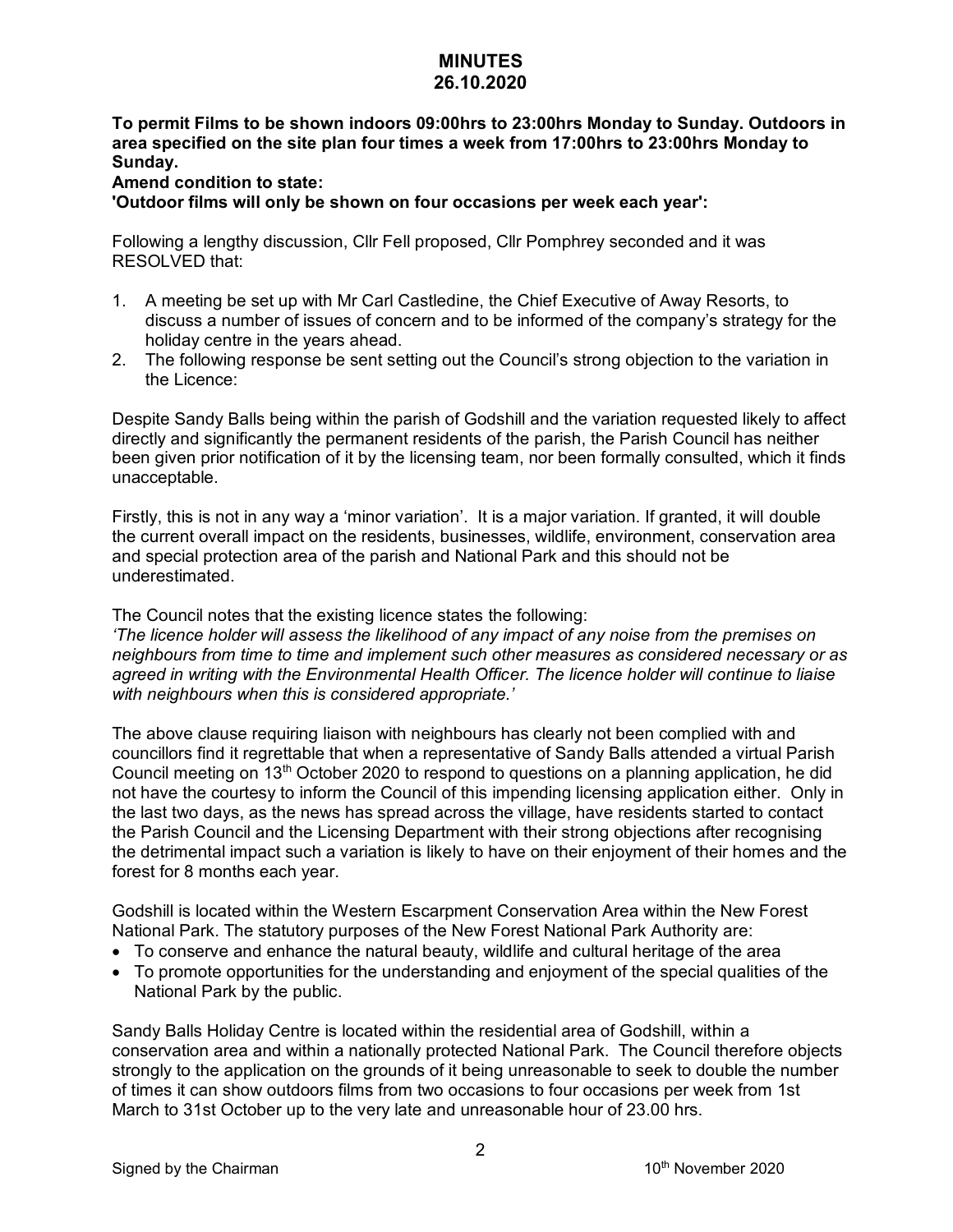# **MINUTES 26.10.2020**

Sandy Balls is already permitted to hold 25 outdoor events with amplified music from March to October. If permission is granted for the number of outdoor films to be doubled with a finish time of 23.00 hrs, then residents will be required to put up with the impact of 161 late night outdoor events with light pollution and amplified music and sound during that time period – which amounts to 5 out of 7 nights each week.

The doubling of the number of films being shown and the disturbance and light pollution very likely to be caused by them within a 'dark skies' village for 8 months of the year will directly affect the lives and wellbeing of the permanent residents of Godshill. Many of them have full-time jobs and some who live permanently on site at the holiday centre are as little as 16 metres away from the area where the films are shown. It will also affect the wildlife and protected environment of the Western Escarpment Conservation Area and quiet enjoyment of the forest.

On the particular issue of light pollution and noise disturbance, there appears to be no requirement within the current licence or in the application to provide robust mitigation measures for the impact of outdoor events, only to indoor events. The Council would expect such a requirement or a least a condition to be applied as a minimum to any approval.

A 23.00 hr finish does not mean that disturbance ceases promptly, as groups of visitors then make their noisy way back to their lodges, and usually continue their holiday activities thereafter, making peace and quiet impossible, often until well after midnight. Neighbouring residents already have to tolerate partying guests using outdoor hot tubs daily late into the evening because Sandy Balls considers that they too should be able to be used up to 23.00 hrs.

Holidaymakers cannot be expected to whisper when they have paid rent for the facilities but permanent residents need to rise early for work, their sleep severely reduced. It is the Council's view that the use of all outdoor facilities should have a curfew of 22.00 hrs.

An increase in the number of events permitted, together with the accompanying further noise and disturbance, will only compound the Council's existing concerns about the lack of consideration given to the community of Godshill by the operators of Sandy Balls. It has worked hard to build a good working relationship with the directors and on site managers over the last 3-4 years, acknowledging that they have a business to run.

Whilst representing the interests of residents, it has also striven to be compromising and nonadversarial when discussing and considering planning applications and any issues of concern. However, the Council has been frequently disappointed that a similar approach has not been forthcoming from the Sandy Balls team with the more recent attitude being one of no compromise and wanting to deliver their plans without consideration of their impact on the whole community.

Previous concerns raised by both the Parish Council and residents about loud entertainment during the day which continues late into the evening during the summer months have gone unheeded, often with no duty manager or senior person on site to contact at the time the disturbance occurred. Residents in the past also have been in contact with the Environmental Health Officer where again no action has been able to be taken. This has led to them feeling that the somewhat cumbersome and time-consuming process reaps no benefits or action and so they have not continued with it when the site causes further disturbance.

The Council's view is that the location of Sandy Balls should afford it some protection from the unsocial, noisy activities normally associated with some types of holiday parks and that when applications are considered it should not fall to residents and others to 'prove the impossible'